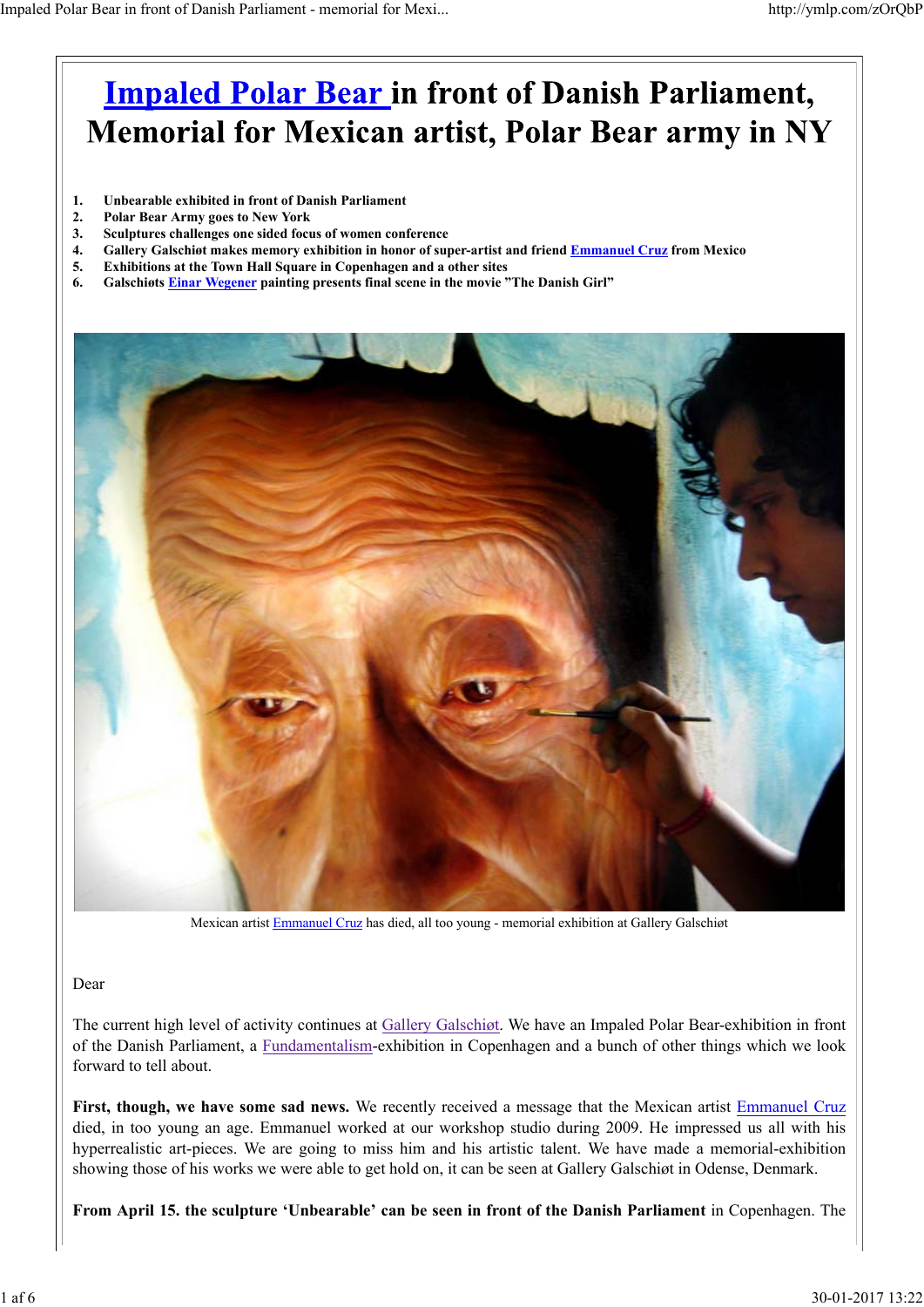Green Party and Galschiot have arranged the exhibition. During the exhibition a number of events will be organized focusing on the climate crisis, which is as threatening as ever, in spite of the COP21-agreement from Paris. At the same time our Polar Bear Army is going to New York in order to participate in climate activities on April  $17 - 22$ .

**We are working intensively to prepare the Fundamentalism**-sculpture for an exhibition in Copenhagen from April 26 (more on this later). And we are trying to arrange an exhibition of Pillars of Scripture inside the EU Parliament.

Lots of early spring greetings

Lasse Markus, Chief communications officer at Gallery Galschiøt

#### **Unbearable exhibited in front of the Danish Parliament**

**On April 15 we erect the impaled polar bear-sculpure 'Unbearable'** in front of the Danish Parliament in Copenhagen. The Green Party arrange the exhibition in cooperation with Jens Galschiot. The exhibition will put focus on the climate crisis. In relation to the exhibition, a number of debates will take place in the Danish parliament and other activities will happen around Copenhagen.

**The latest climate news** give a bleak picture of the future to come, so the exhibition is very much needed.The Danish government seems not to have notices the alarming situation at all. Instead it opens up for more Danish CO2 emissions.

**Programme: Friday April 15 - Erection of the sculpture (10am-4pm) and official opening of the exhibition (4pm-5pm).** If you are in Denmark you are more than welcome to participate – send me a mail and I will make sure you get all the information you need.

#### **Polar Bear Army takes on New York**

**We are working with the Danish artist Jacob Fuglsang Mikkelsen** who is arranging to bring our Polar Bear Army (which was extremely popular during COP21 in Paris) to New York. The 'army' is to participate in a lot of climate activities in New York from April 17. to April 22. Amongst other things Earth Day, POLAR BEAR CO2 RIDE and a Union Square Event – activities that are expected to attract more than 100.000 people.

**At the demonstrations** one will also find a large copper sculpture model of the big Unbearable sculpture. At present the model can be found at the office of the President of the United Nations General Assembly, Mogens Lykketofts in New York.

### **Women Conference denies Galschiøts sculptures** due to possitive focus...

**The sculpture 550+1** which focus on prostitution and trafficking was meant to be exhibited at the Women conference Women Deliver in Denmark from May 16-19 this year. So was the sculpture 'In The Name of God' (a pragnent crucified teenager) which deals with womens right to sexual information and the right to use contraceptives.

**But even though most women** groups find the sculptures' messages to be of vital importance, the conference has chosen not to exhibit the sculptures – instead focussing on the "The cenferences uplifting mood and solution oriented theme"

**It seems the women organisations in charge are affraid of critisizing the Catholic Church**, which actively forbids the use of contraceptives and sexual education. We believe that it is absolutely absurd to ignore that so many of the world's women are actually suppressed through religious movements. This is a discussion everybody wants to take when it comes to Muslim women lacking basic rights, but when it comes to the Christian church oppressing, all the rights movements become quiet.

**Galschiøt also suggested to invite the Nicaraguan Catholic women's** rights movement



The sculpture Unbearable



Galschiøts Polar Bear Army - during COP21 in Paris. Now it travels to New York to put focus on the climate.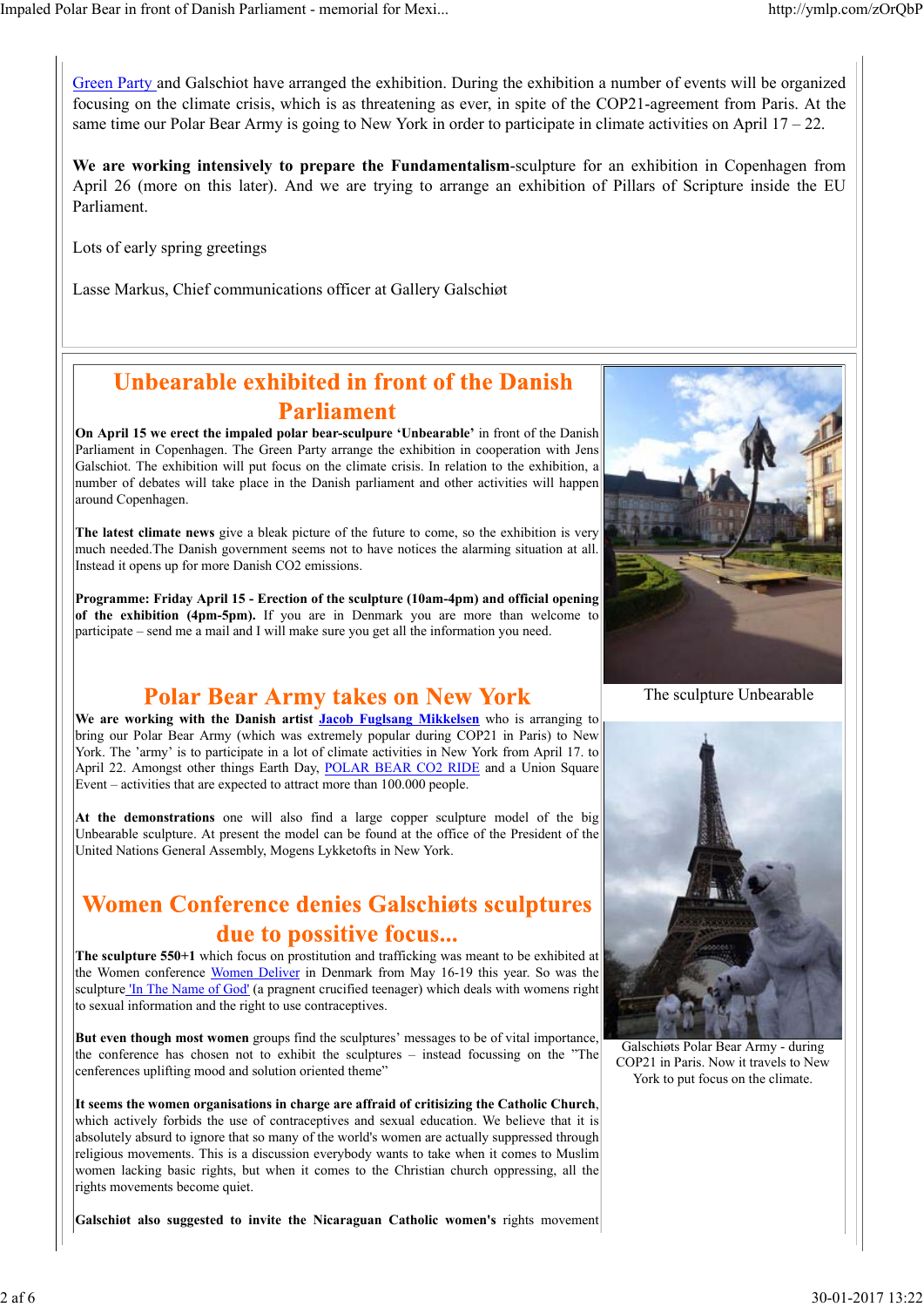"Catolicas por el Derecho a Decidir", to Denmark for the conference. They are actively using Galschiøts sculpture in their struggle for women's rights. But this too seems to have the wrong focus.

**At Gallery Galschiøt,** we are frankly quite resentful. We were officially invited to the initial conference meetings which lead up to the Women Deliver conference, and already last spring we presented the sculptures.

**Galschiøt has abandoned** the idea of exhibiting at Women Deliver as he does not believe that it is the mission of art to focus on trafficking and ban on contraception in an "an uplifting and solution-oriented" way.

## **Memorial Exhibition - goodbye to a Mexican** friend and super naturalistic

**In 2009, the Mexican painter and sculptor** Emmanuel Cruz worked and lived at our workshop studio in Denmark. Recently he tragically died a too early death after an accident, falling from a 6 meter high staircase. As an artist, he was hyper-realist and able to make extremely accurate representation of reality, both when he painted and when he modeled.

**As an artist,** he was going through an interesting developments and he had great success. The world has lost a talent that could have come a long way. He is probably one of the artisanal best talented artists we have ever had at the workshop and we still have many works he has helped create when he was here.

**We have made a memorial exhibition** with some of his paintings and photos at Gallery Galschiøt. The exhibition is open daily, free of charge, at Banevænget 22, Odense Denmark.

### **Fundamentalism / The Children of Abraham** - Next to City Hall Square in Copenhagen

**No newsletter without an update** from Galschiøts to date biggest project. In April we open our first public space exhibition of the monumental sculpture Fundamentalism right next to City Hall. The exhibition happens in connection to 'Heavenly Days' see homepage - an interreligious / Christian festival which is expected to attract over 20,000 religious people from Denmark and abroad.

**The exhibition opens on April 26,** and ends with the Heavenly Days festival from May 5-8. More about this in the next newsletter which is dedicated to this exhibition.

### **Fundamentalism / The Children of Abraham** - other exhibitions

**On the EU front,** the exhibition of Fundamentalism sculpture in front of the EU parliament seems to be called off after Martin Schulz chose to reject the 30 elected EU parliamentarians' request to exhibit the sculpture. But we have not given up completely and Bendt Bendtsen of the conservative People's Party in Denmark is now investigating the possibility of exhibiting a number 'Pillars of Scriptures'-sculptures inside the EU parliament instead. Such an exhibition would be quite important because it focus on the monotheistic religions similarities. It will be seen by some of Europe's most influential people, and hopefully help to nuance the present religion debate.

**Furthermore** we are in contact with the **Roskilde Festiva**l which is considering exhibiting the sculpture at this year's festival. On August this year a huge "Children of Abraham" exhibition will take place in the Danish town of **Varde.**

### Einar Wegener painting inspires the final scene in the movie "The Danish Girl"

**At Gallery Galschiøt** we have made a small exhibition of Gerda and Einar Wegener in connection with the movie "The Danish Girl" which just won an Oscar. Great was our surprise when we saw the movie and found out that the painting that hangs in the gallery might have been inspiration for the movies final scene.



 $550+1$  - a 60 meter long sculpture which focus on prostitution and trafficking



 The Pregnant Teenager / In the name of God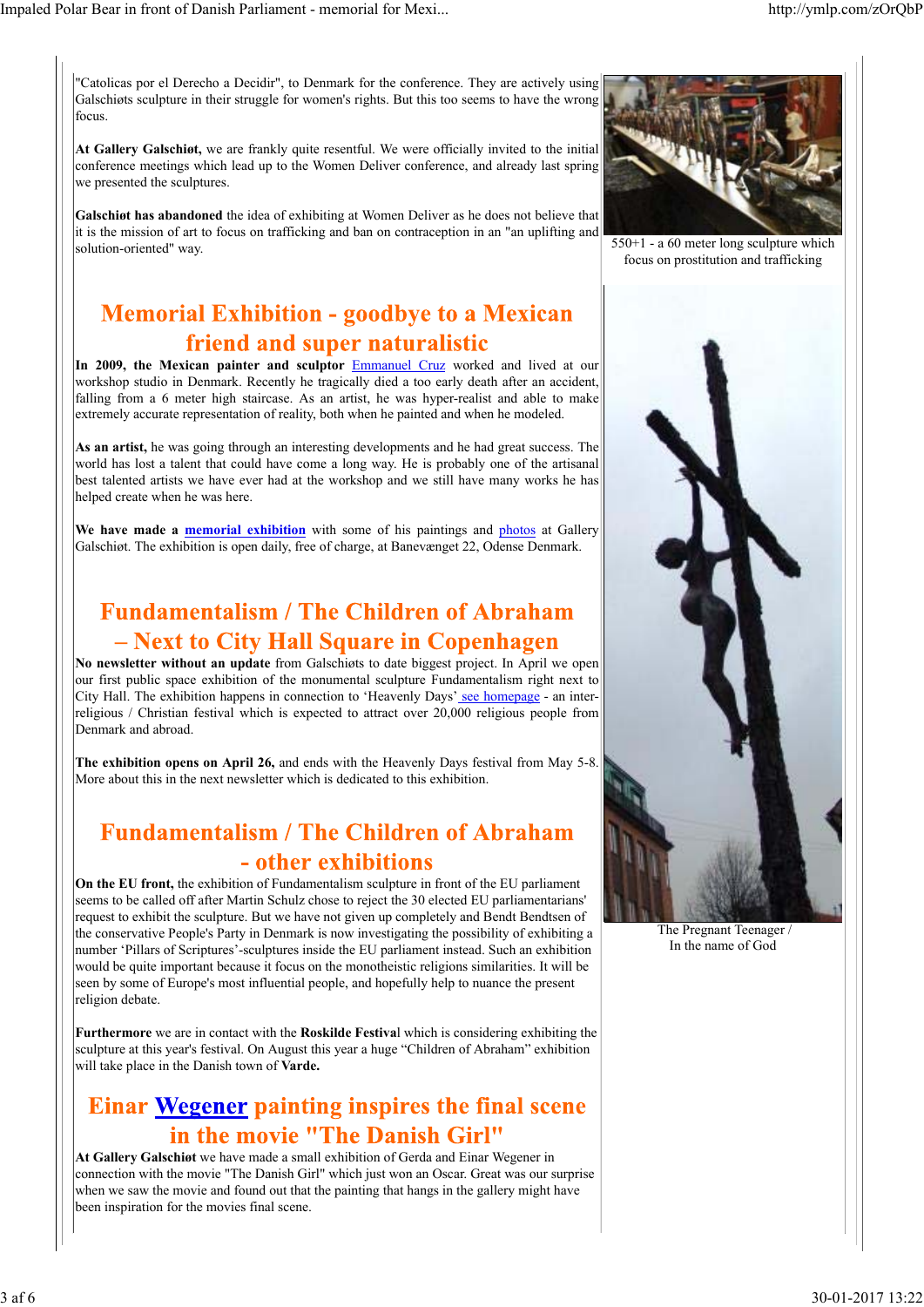**The painting was bought** at Christie's in New York and is relatively well known on the Internet. It's almost identical with the movies final scene where Gerda Wegener (supposedly) look out over Vejle fjord. However, it is quite a mountainous landscape and any Dane know that there are no mountains in Denmark.

**The director later apologized** for the mistake with the mountains. We have written to him and asked if the inspiration comes from Einars painting, but we have not received an answer yet :-)

# **WELCOME TO GALLERI GALSCHIOT**

\*\*\*\*\*\*\*\*\*\*\*\*\*\*\*\*\*\*\*\*\*\*\*\*\*\*\*\*\*

**The entire area is approximately 10.000 m2** and it is open for audience all working days between 9am and 5pm. It is open at sundays between 12am and 4pm. - Closed during the saturday and other holidays. You can book a guided tour. Free admission.

**Gallery Galschiot is the sculptor Jens Galschiot'**s 2500 m2 studio and museum. The place is one of Denmark's most spectacular and biggest private art workshops. The place is full of activities, and besides the artist's workshop, there is also a bronze foundry, gallery shop, art schools, wicker workshop, TV-studios, Sculpture Park and a 400 m2 art gallery.

*If you visit Jens Galschiot at his great atelier and workshop, with dedicated people, you will get a feeling of witnessing something great, and as time goes, the life's work will start to form and be seen in the greater perspective, you will understand that this art goes further than the borders of Denmark.*

*Jens Galschiot is one of a kind on the international and Danish art scene, and his artistic activities have attracted much attention all around the world. His intense commitment, energy and artistic talent has something to say, and his sculptures and art happenings touches everybody who sees them. The entire artistic work is mainly about having something to say and having the heart in the right place - to make the world's sufferings and taboos visible and make the viewer think and make up his own opinion about the matter.*

*This is art that is not subject to the bourgeois norms. It dares to move against the stream, and that is what great art is about. The strength of the work is that it does not end up in a rigid protest, but offers genuine indignation paired with emotions, aesthetics, sensuality, energy, and humor.*

Recommendation from a visitor at Gallery Galschiot.



Mexicanske painter and sculptor Emmanuel Cruz, Denmark 2009



Mexican artist Emmanuel Cruz.



The sculpture Fundamentalism



Fundamentalism will be exhibited by the City Hall Squar in Copenhagen from April 26.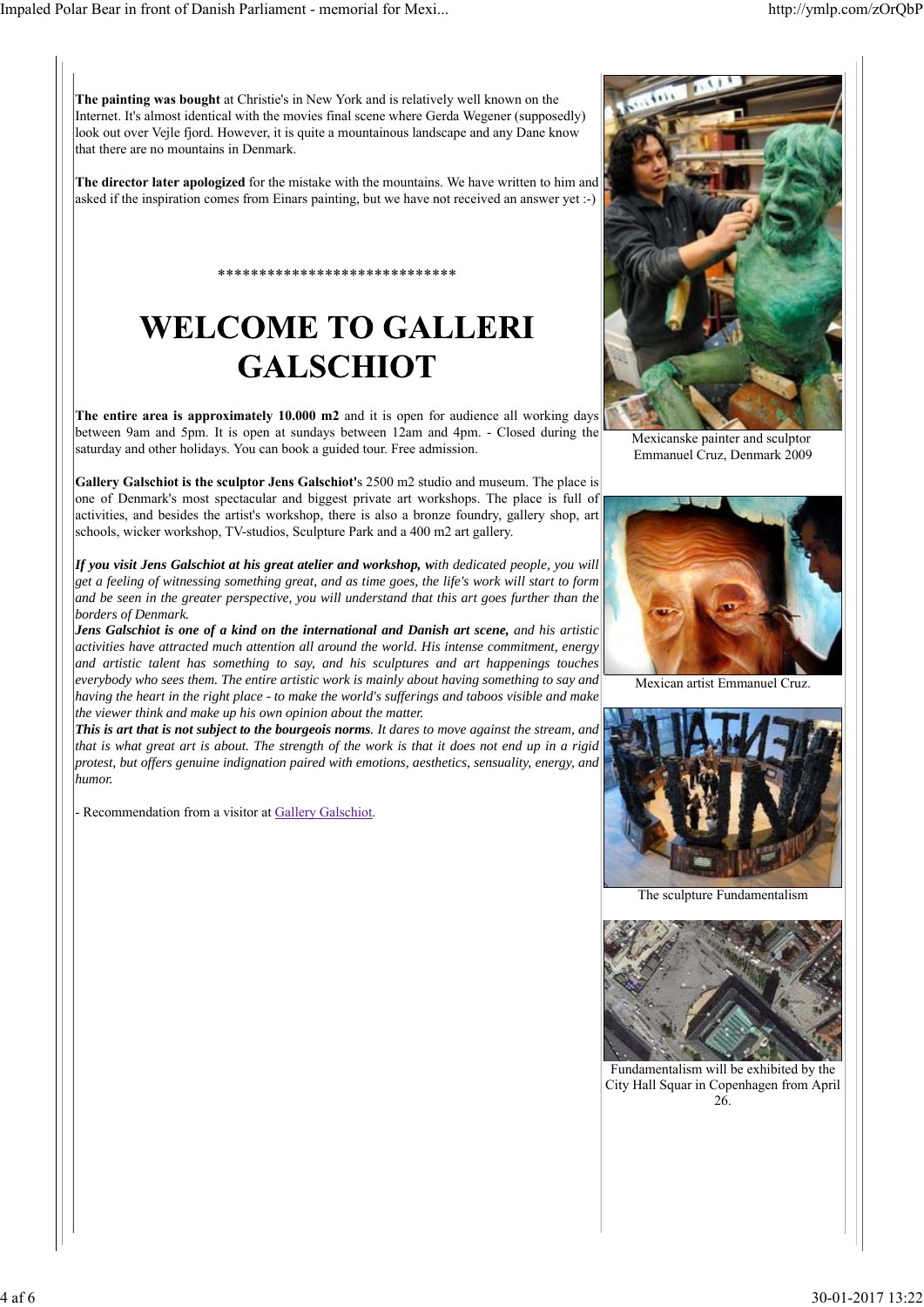

武が

Gallery Galschiøt